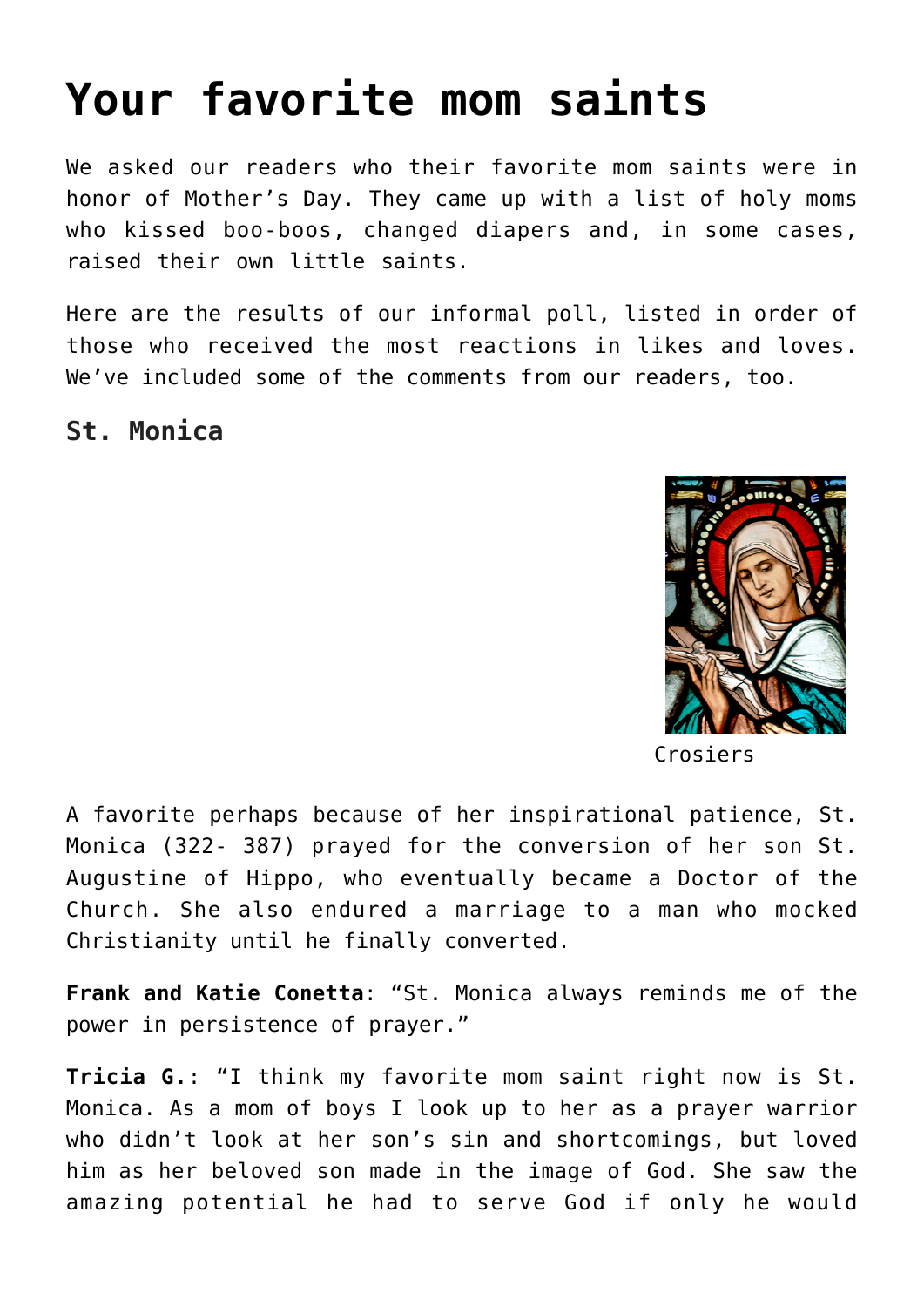surrender and she brought that burden to the one who could, and did, restore him!"

Dear St. Monica, pray for our patience in this world of haste and rush. Help us to be calm and patiently aware of God's will in our lives.

#### **St. Gianna**



**CNS** 

Gianna Beretta Molla (1922 –1962) was an Italian pediatric physician, a working mother, an avid outdoorswoman, and a loving wife best known for her decision to not abort her child when complications arose during her fourth pregnancy. However, she displayed heroic virtue throughout her life, joining the St. Vincent de Paul Society at the age of 12, and Catholic Action later in life. She earned her medical degree in 1949 intending to use her skills to help the poor in Brazil, but when poor health prevented that, she opened her own office, focusing especially on helping poor women.

When doctors discovered, early in her fourth pregnancy, that she had a tumor in her uterus, they recommended an abortion or complete hysterectomy, either of which would have killed the child. Instead, she opted to remove the tumor, saying, "If you must decide between me and the child, do not hesitate: choose the child—I insist on it. Save the baby." The baby was delivered safely, but Gianna died of complications a week later. The baby, Gianna Emanuela, grew up to follow in her mother's footsteps by becoming a physician, and was present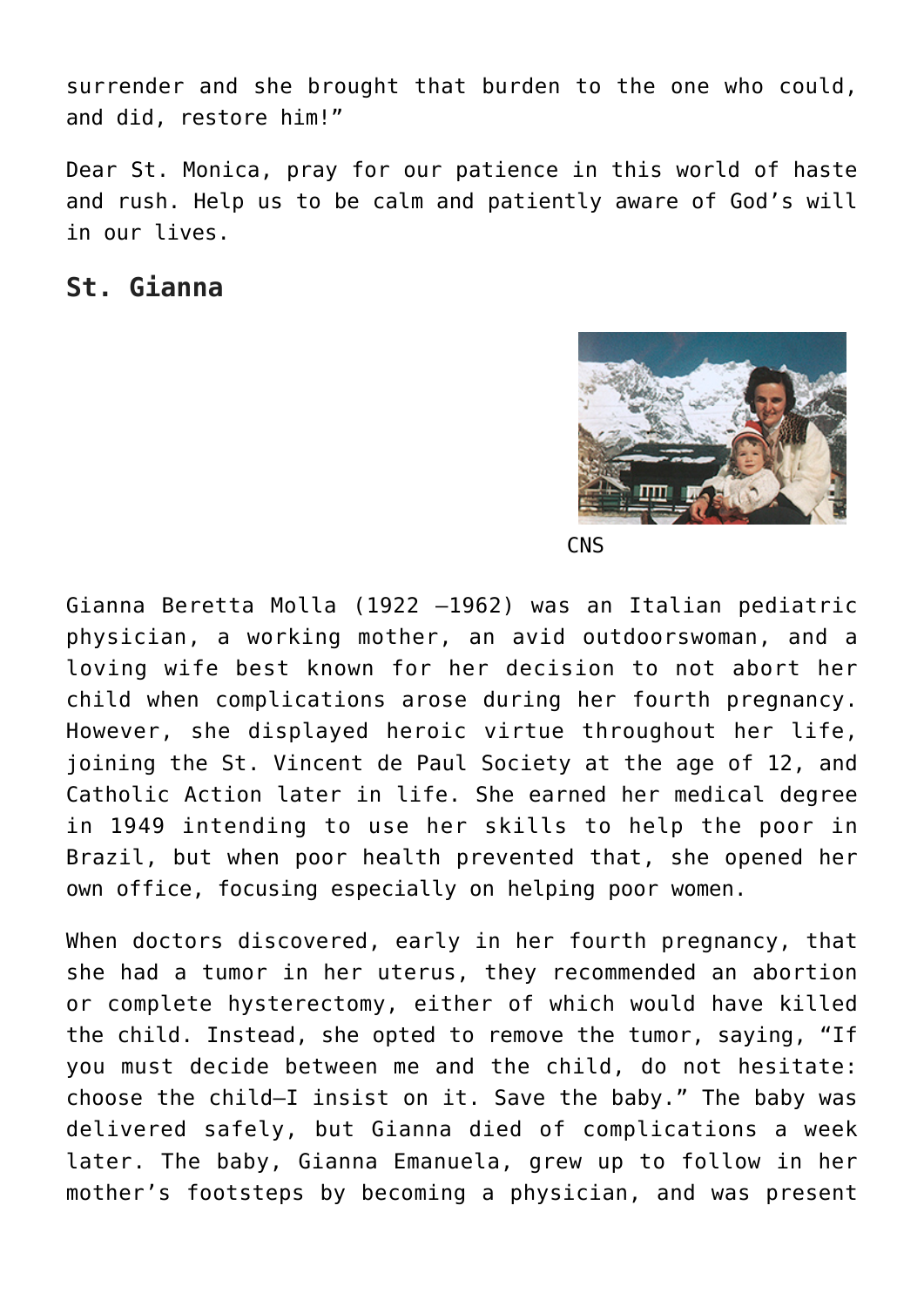with her father at her mother's canonization in 2004.

**Carmen Pastorek Hinze**: "Loving wife. Amazing mom. Dedicated doctor. She struggled to keep up with it all, but offered herself as a sacrifice, and yet we can see in her letters she was a totally normal human being."

**Libia Rios Dudzinski**: "Great example of trust in divine providence."

God, our Father, you have granted to your Church the gift of Gianna Beretta Molla. In her youth she lovingly sought you and drew other young people to you, involving them, through apostolic witness and Catholic Action, in the care of the sick and aged, to help and comfort them.

We thank you for the gift of this young woman, so deeply committed to you. Through her example grant us the grace to consecrate our lives to your service, for the joy of our brothers and sisters.

–from a [Novena to St. Gianna](https://saintgianna.org/novena.htm)

#### **St. Zelie Martin**



**CNS** 

The mother of St. Therese of Lisieux, St. Zelie (Dec. 23, 1831-Aug. 28, 1877) was canonized with her husband Louis Martin in 2015. Zelie gave birth to nine children, four of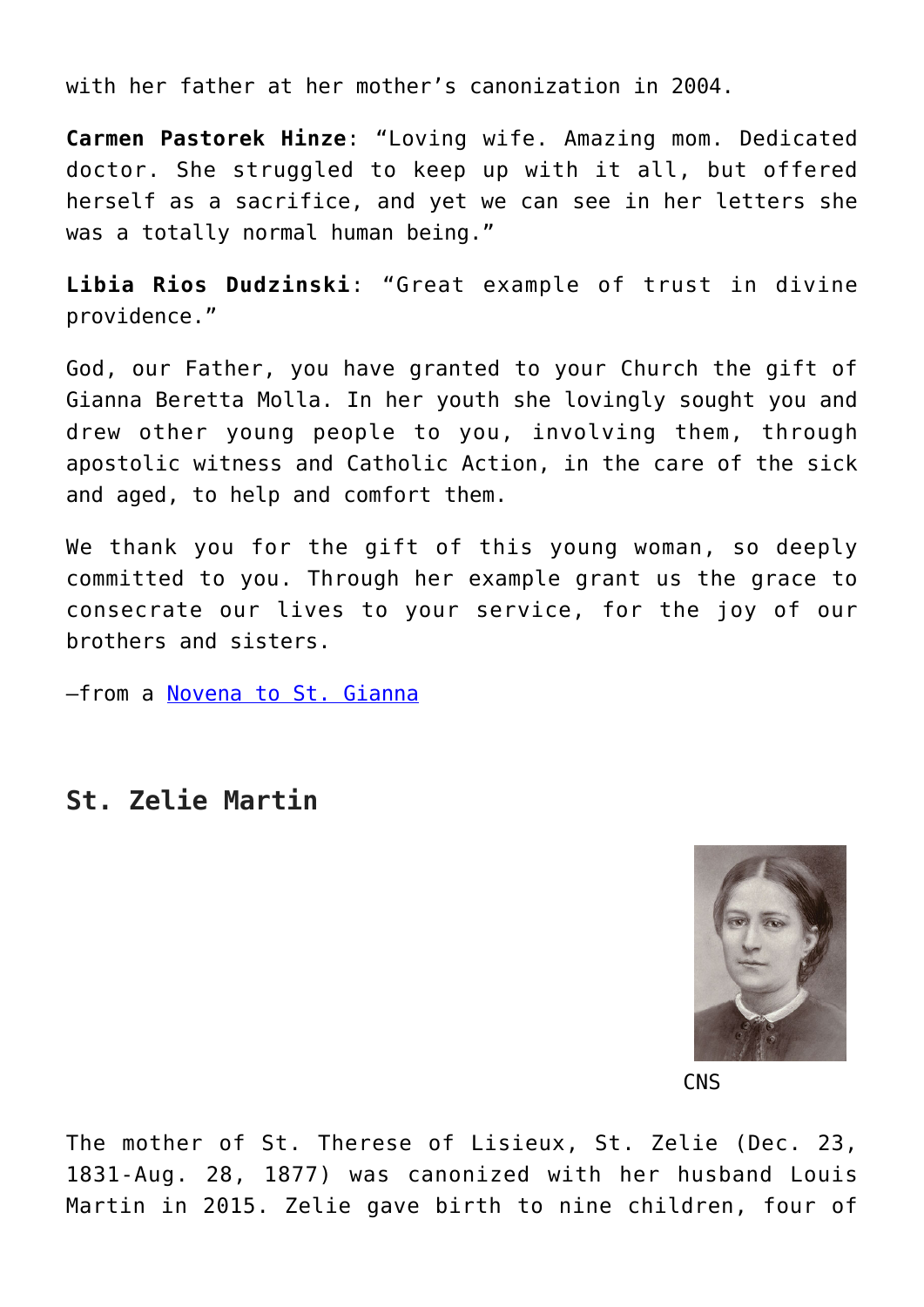whom died. The other five joined religious life. Zelie died of breast cancer at age 45. [St. Therese wrote of her parents,](http://www.foryourmarriage.org/married-saints-of-the-month-blessed-louis-zelie-martin/) ["God gave me a father and a mother who were more worthy of](http://www.foryourmarriage.org/married-saints-of-the-month-blessed-louis-zelie-martin/) [heaven than of earth."](http://www.foryourmarriage.org/married-saints-of-the-month-blessed-louis-zelie-martin/)

**Marie Stamm**: "She's one of my favorites—especially when I'm having stubborn 6-year-old daughter issues! (I usually appeal to both Louis and Zelie together … since their 'problem' child ended up being a saint, maybe they can help me!)."

Saint Zelie Martin, pray that I might have supernatural patience this day, to make me an icon of God's unconditional love for my children especially when they need my love and patience the most.

Amen.

**St. Anne**



Public domain

As the mother of Mary and the grandmother of Jesus, St. Anne (50 B.C.-12 A.D.) is a remarkable maternal figure in Church history. … But we don't know too much about her. However, she must have taught Mary in some way at some point to be so open to God's will.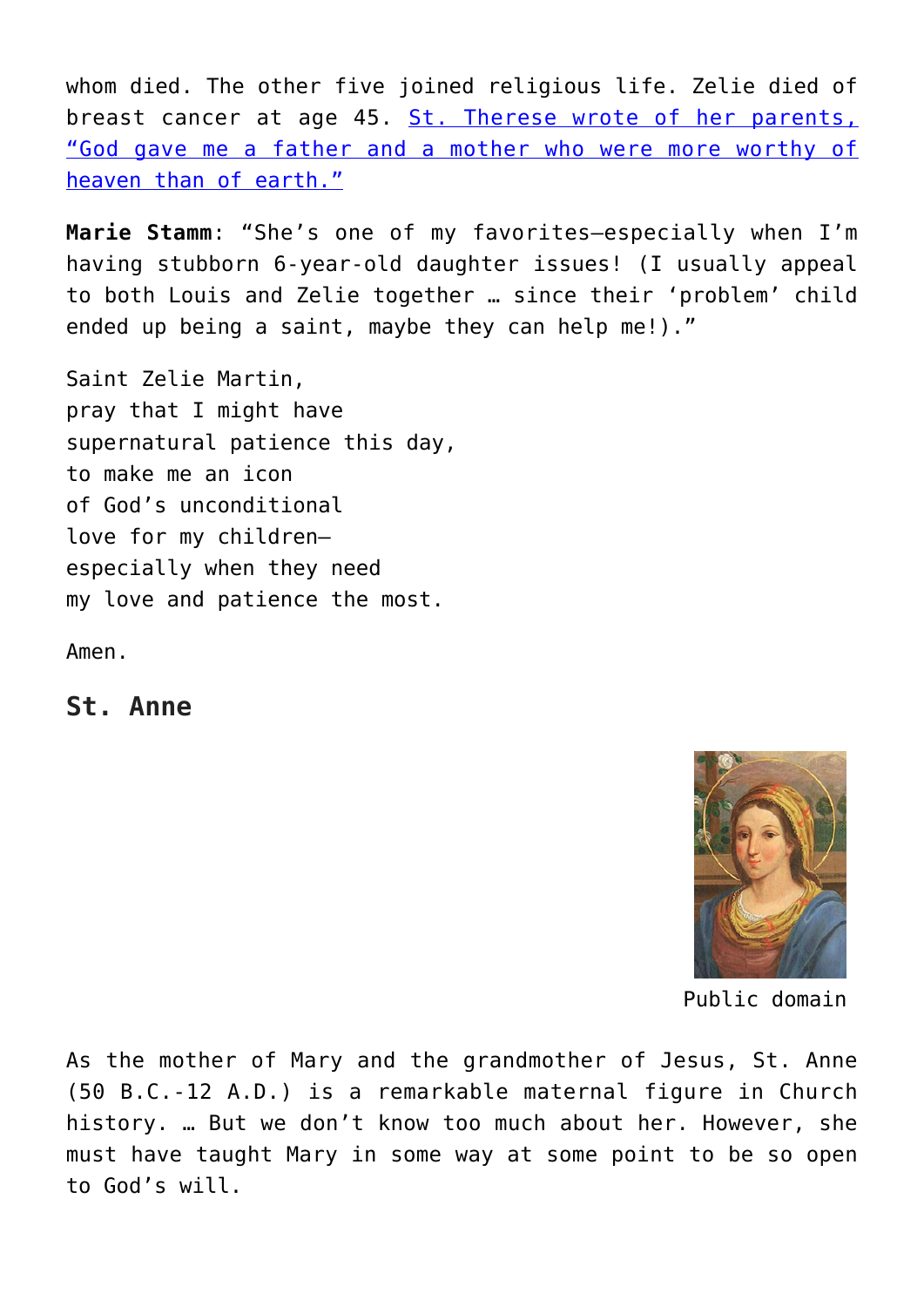**Hannah Elaine Bentley-Keeven**: "She's my patron saint, and I always try to look to her example of love and kindness in my own mothering (not that I ever succeed)."

Dear Sts. Anne and Joachim, parents of the Blessed Virgin Mary, and grandparents of Jesus, our divine savior, have pity on thy loving and trusting client, and listen to the petition which I present before thee.

Oh, blessed saints, thou art both most dear to the heart of Jesus, whose beloved mother was thy own tender, devoted child! Can he refuse anything to thee, in whose veins the same blood flowed which afterwards furnished the precious price of our redemption?

Great saints, nothing was impossible to thy power and influence over the young Jesus 'who grew and waxed strong, full of wisdom' under the maternal care of thy glorious daughter, the Queen of Heaven and Earth. In mercy and compassion, be like unto him 'who went about doing good,' and come to the aid of thy servant in my great necessity!

St. Anne, St. Joachim, beloved parents of Mary, "our life, our sweetness and our hope," pray to her for me and obtain my request. Amen.

# **St. Elizabeth Ann Seton**



**CNS** 

American-born St. Elizabeth (Aug. 8, 1774- Jan. 4, 1821) was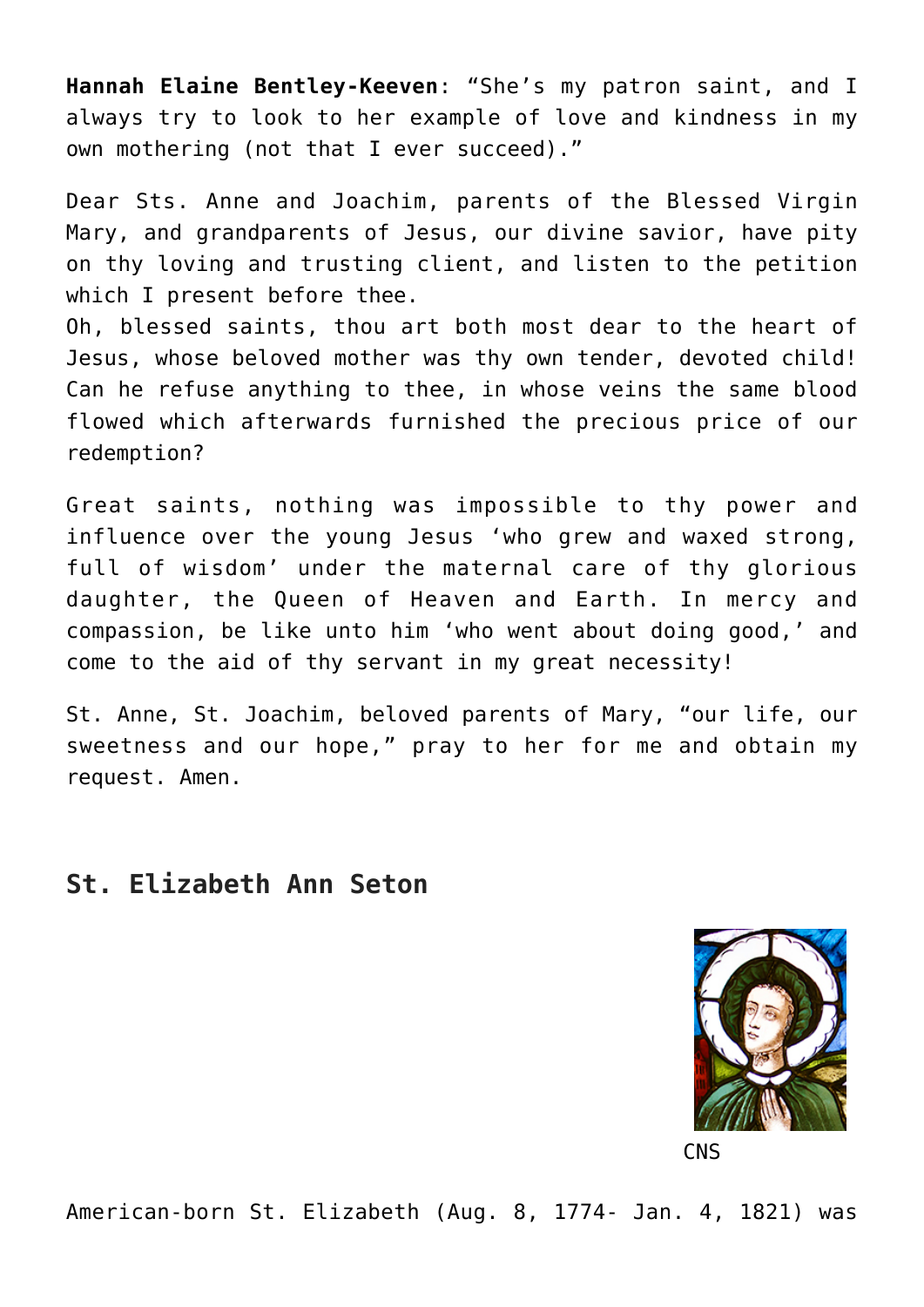Protestant until she became a widow and was helped by Catholics in Italy. Upon returning to America as a Catholic, she started a religious order (she was still allowed to raise her young children), founded the first free Catholic school in America and started an orphanage.

**Martianne Stanger**: "I love how St. Elizabeth Seton overcame so many trials, converted, loved her children and raised them well, and also put herself wholeheartedly into educating and bettering the lives of other children."

**Danielle Elean**: "I've always loved St. Elizabeth Ann Seton. Always serving our Lord and his people."

A Prayer of St. Elizabeth Ann Seton

Blessed, blessed Lord, keep us always in your company, and press our weak hearts ever in your service.

Forgive what I have been, correct what I am, and direct what I shall be.

Amen.

**St. Frances of Rome**



Public domain

St. Frances (1384-1440) had plans to become a nun, but her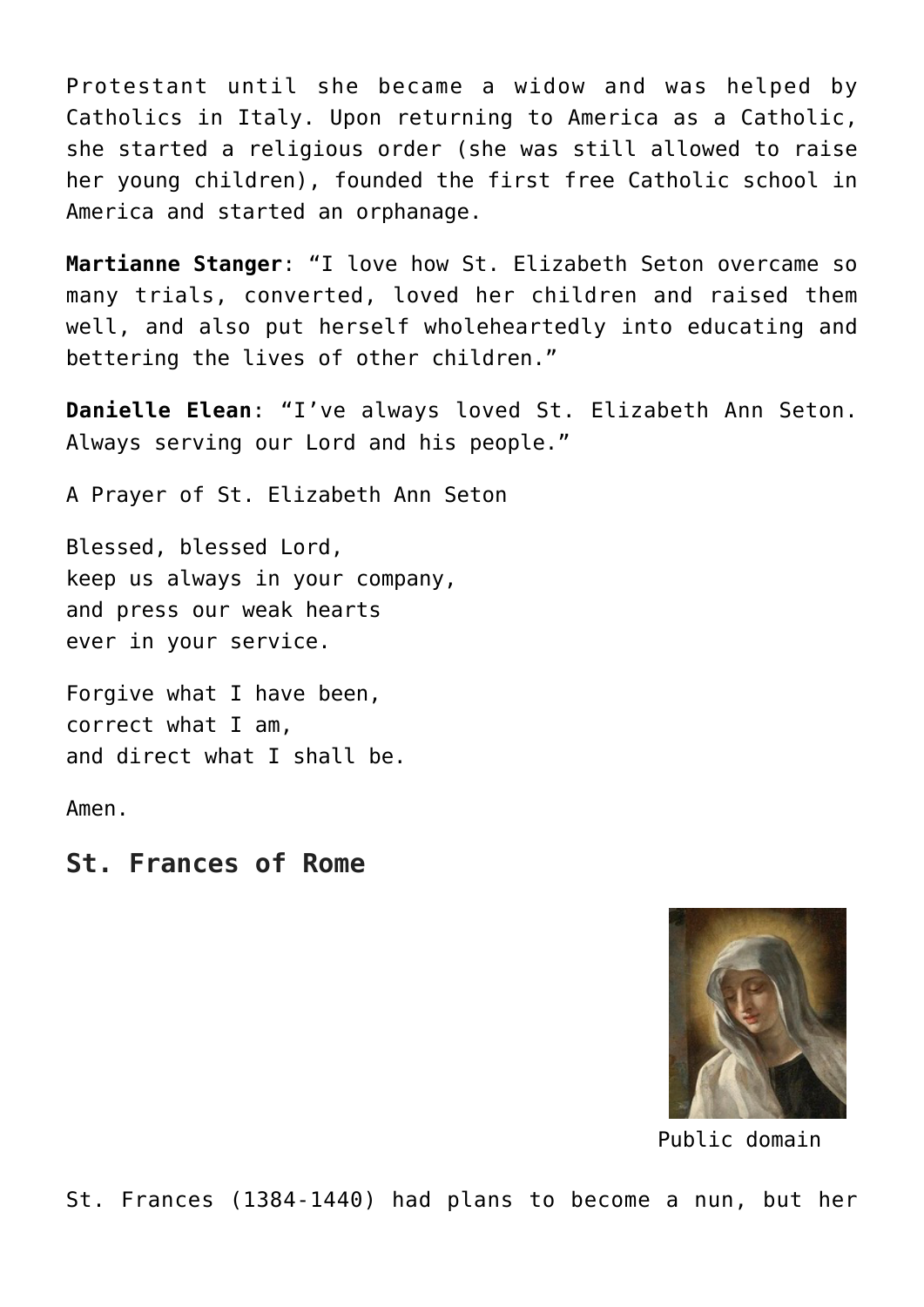father ordered her to marry instead. Unhappily she did, but through her marriage she learned that her sister-in-law also wanted to be a nun. So together they fed the poor, tended to the sick, all while taking care of their families and each other. She had three children and after her husband's death, she finally became a nun.

**Carla Fanelli Dobrovits**: "She wanted to be a nun, she followed God's will to be a wife and mother — she wanted to do penance and wear sackcloth and ashes, she wore clothes befitting her station and loved her difficult husband."

O God, who have given us in Saint Frances of Rome a singular model of both married and monastic life, grant us perseverance in your service, that in every circumstance of life we may see and follow you.

# **St. Elizabeth, mother of St. John the Baptist**

St. Elizabeth is Mary's relative and the mother of John the Baptist. What we know of her we learn from the Gospel of Luke. Luke tells us that St. Elizabeth had difficulty conceiving a baby but in her advanced age she became pregnant with John.

"Blessed are you who believed<sup>[\\*](http://www.usccb.org/bible/luke/1#50001045-1)</sup> that what was spoken to you by the Lord would be fulfilled."

 $-$ Luke 1:42

# **Lesser-known but Equally Inspiring**

Special thanks to our readers for pointing out these mom saints.

#### **Sts. Perpetua and Felicity**

**Tracy Bua Smith**: "Sts. Perpetua and Felicity … their story brings me to tears as they left behind their family and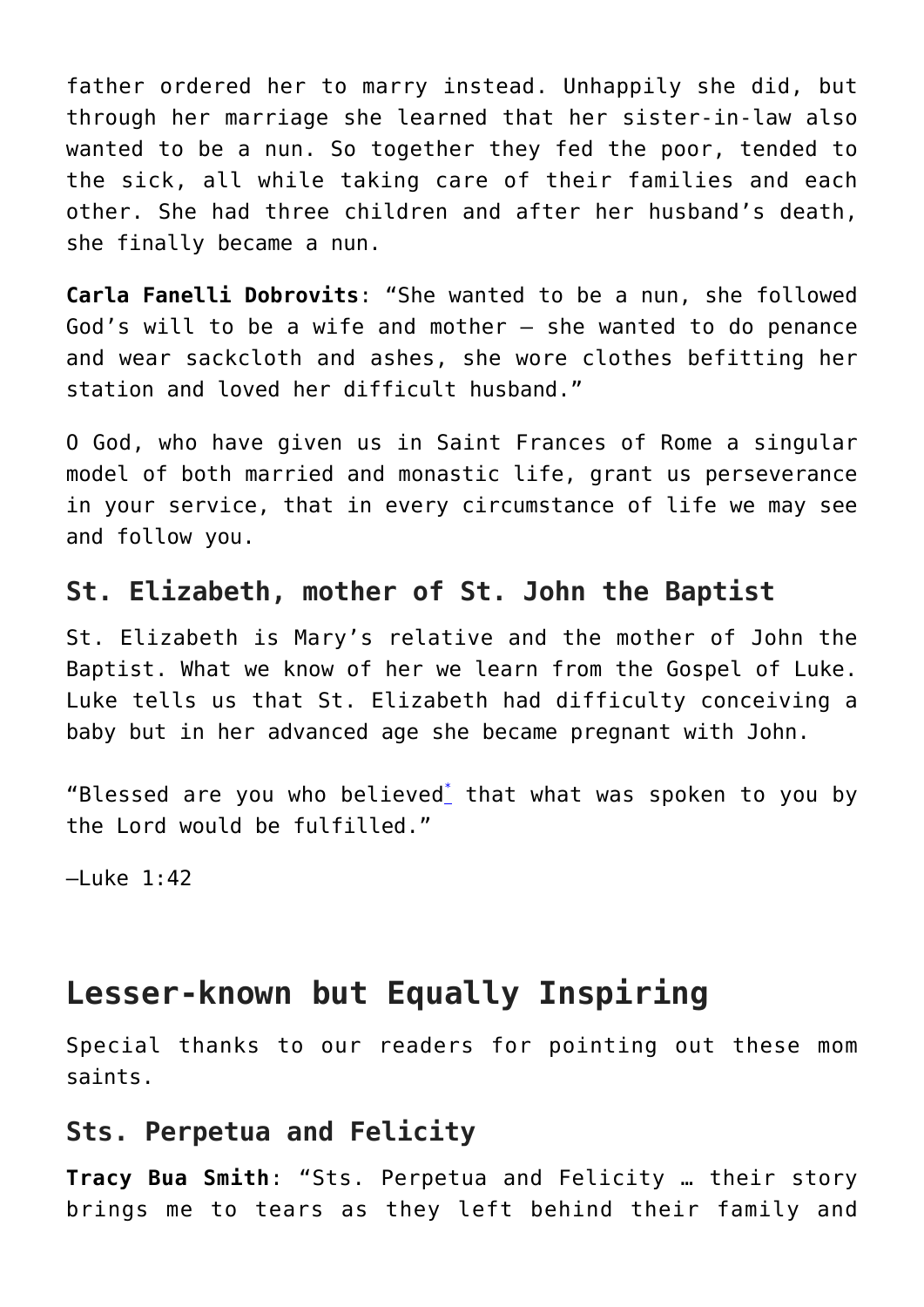children to stand for Truth and eventually face a gruesome death and become martyrs."

Read more about Sts. Perpetual and Felicity in [Saints for](https://teachingcatholickids.com/sts-perpetua-and-felicity-saints-for-kids/) [Kids](https://teachingcatholickids.com/sts-perpetua-and-felicity-saints-for-kids/).

#### **St. Rita**

**Maria N' Seth Jansen**: "St. Rita. Her sacrificial love and forgiveness amazes me."

To learn more about St. Rita, [read this kid-friendly story.](https://teachingcatholickids.com/saint-rita-playing-with-the-saints/)

## **St. Helena**

**Katie Nelson**: "St. Helena … because of her own personal story of conversion and how faithful she was. Also, how she never gave up hope on Constantine's conversion."

Here is a piece from [New Advent](http://www.newadvent.org/cathen/07202b.htm) on St. Helena, the mother of Constantine.

#### **St. Margaret Clitherow**

**Amy Lynn Loomis**: "St. Margaret Clitherow … She was one of three women martyrs killed under Elizabeth I's reign in England. Martyred by being "pressed" under a door with weights placed on it. She was a brave wife and mother who didn't hide her faith in times of persecution, but because she was so cheerful and generous, her Protestant neighbors didn't turn her in. Her four living children all entered religion. … And somehow two more women were martyred under her reign."

**Judi Baker-Tyrrell**: "Following her execution, Elizabeth I wrote to the citizens of York expressing her horror at the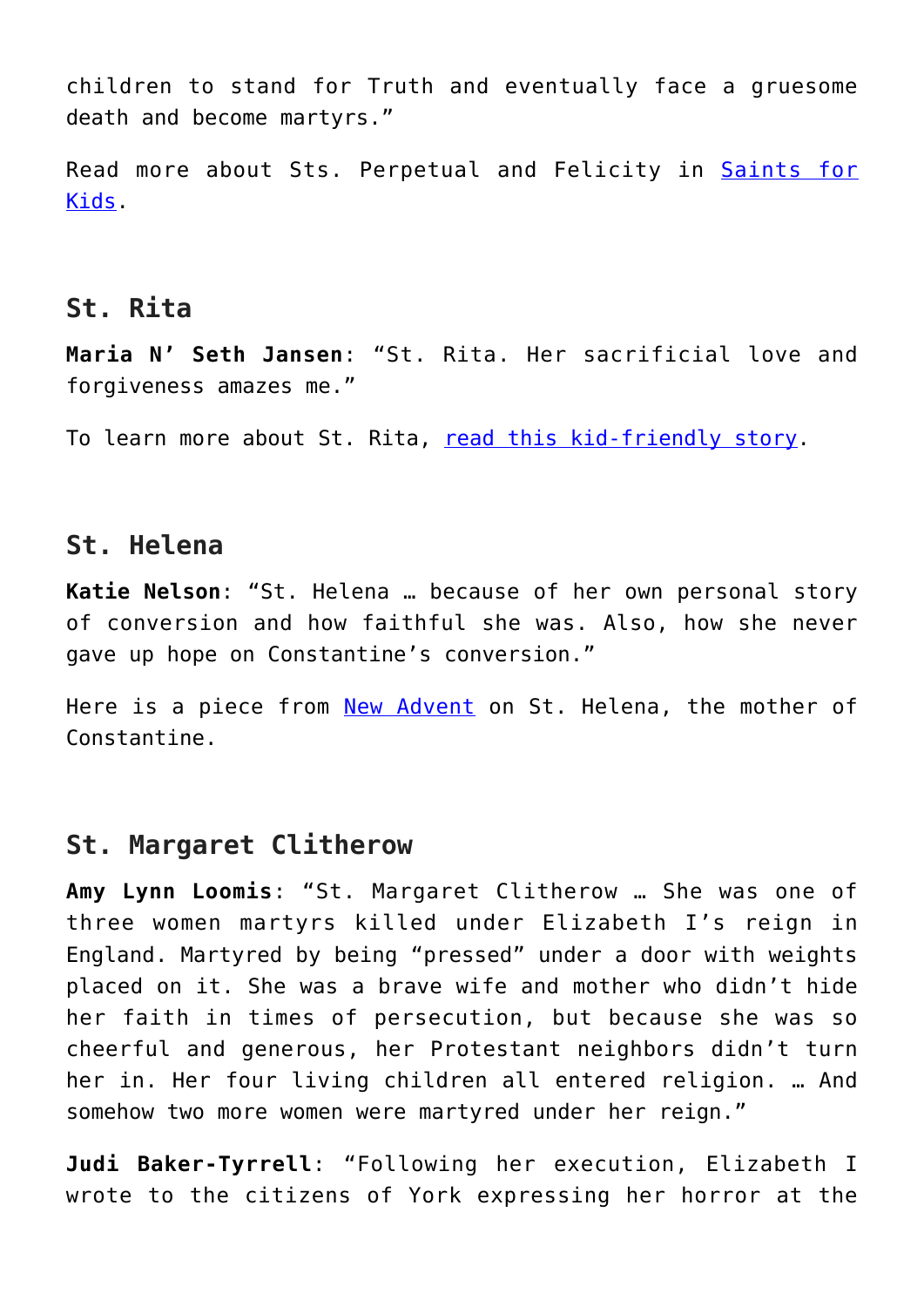treatment of a woman. Because of her sex, she argued, Clitherow should not have been executed."

#### **St. Elizabeth of Hungary**

The queen who was so generous to the poor that royal officials worried she would give away everything in the castle. They expelled her and her children from the castle when her husband died; she kept serving the poor anyway. You can read a short story about her service to the poor in [Meet Elizabeth of](https://teachingcatholickids.com/meet-elizabeth-of-hungary-saints-for-kids/) [Hungary! • Saints for Kids.](https://teachingcatholickids.com/meet-elizabeth-of-hungary-saints-for-kids/)

#### **St. Margaret of Cortona**

**Kellie Hove**: "Margaret of Cortona: a saint from the Middle Ages who was the mistress of a nobleman and had a baby boy out of wedlock. When her lover was murdered, she had a profound conversion experience. She and her child left their grand residence to live with Franciscan Friars and she took up a life of prayer, penance, and caring for the poor and sick. She was considered the second Mary Magdalene of the Middle Ages. Her son became a Franciscan Friar himself. I think she'd be awesome saint for single mothers or mothers who have had children out of wedlock."

Read a story to your children about St. Margaret of Cortona [here.](https://teachingcatholickids.com/saint-agnes-playing-with-the-saints-2-2-2/)

# **St. Angela of Foligno**

**Kellie Hove:** "St. Angela of Foligno, another medieval saint who was married with children and lived a superficial, frivolous life until the age of 40 when she converted. Her husband and children died in a plague and she became a Third